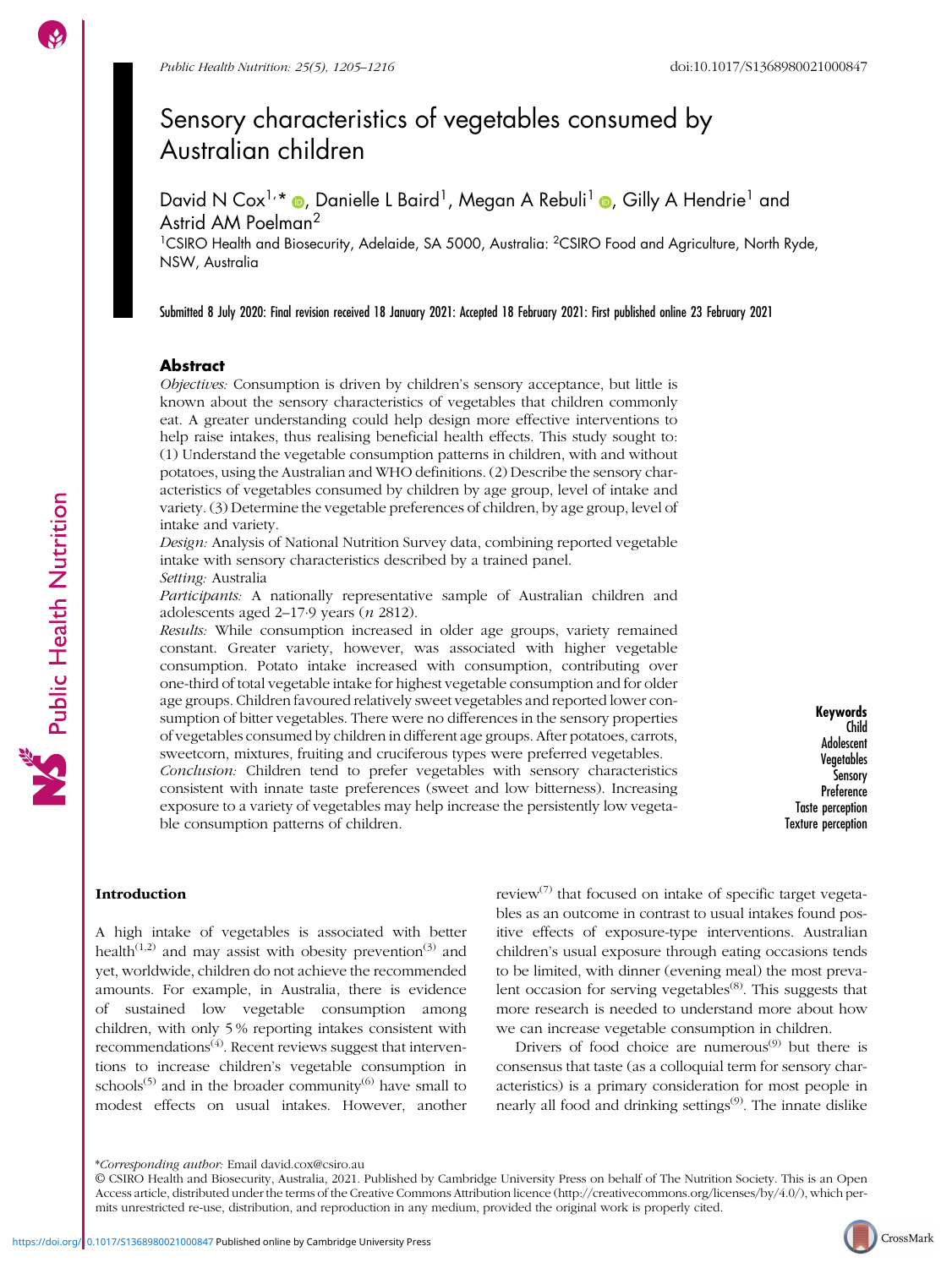of bitter taste<sup>[\(10\)](#page-10-0)</sup>, associated with alkaloid toxins, could be particularly relevant to the acceptance of vegetables given that some, particularly cruciferous types, have salient bitter  $taste^{(11,12)}$  $taste^{(11,12)}$  $taste^{(11,12)}$  associated with their beneficial phytonutrient properties<sup> $(13)$  $(13)$  $(13)$ </sup>. Further, most core food groups have sensory properties which are innately liked or acquired very early in life<sup>[\(12\)](#page-10-0)</sup>; however, vegetables do not<sup>(12)</sup> and are relatively low in all taste qualities known to contribute positively to liking, such as sweet and salty tastes and fatty mouthfeel $(12,14)$  $(12,14)$  $(12,14)$  $(12,14)$  $(12,14)$ . Thus, the sensory properties of vegetables are challenging for humans to learn to like $(15)$  $(15)$ .

Early work by Baranowski *et al*.<sup>[\(16\)](#page-10-0)</sup> found that among fourth and fifth grade students, there was a predominant belief that 'if a food tastes good, it must not be good for me; and if a food tastes bad, it is probably good for me'. Further work by this group<sup> $(17)$  $(17)$  $(17)$ </sup> supported this assertion that children thought 'veggies taste nasty'. Another qualitative study<sup> $(18)$  $(18)$ </sup> found that food choice amongst UK preschoolers was not determined by the health attributes of food but by preference, play, socialisation and convenience. Another study of school-age children in the  $UK^{(19)}$  $UK^{(19)}$  $UK^{(19)}$  found that taste was by far the biggest impediment to healthy diets, as healthy food was not positively associated with taste. The children even presumed 'healthy' food they had not tried would not be nice. Indeed, a review<sup>[\(20\)](#page-10-0)</sup> identified taste preferences and liking as being the most important for European children's food choices with availability (exposure) driving such preferences and liking through cultural practices and exposure.

Specific studies on health and taste include experimental work by Wardle &  $Huon<sup>(21)</sup>$  $Huon<sup>(21)</sup>$  $Huon<sup>(21)</sup>$  demonstrating that simply labelling a beverage as healthy decreased children's liking due to the association with poor taste. Further testing of the 'unhealthy equals tasty' hypothesis used both implicit and explicit measures<sup> $(22)$ </sup> and found, in a series of experiments, that unconsciously (implicitly) children and adults associated healthy foods (including vegetables) with poor taste. Such a relationship held true amongst participants who explicitly believed that 'healthy equalled not tasty' and those that did not believe this. More recent evidence<sup>([23](#page-10-0))</sup> shows that simply giving children 'instrumental' information ('eat this because ....') decreased liking for a range of foods and beverages including vegetables. In summary, evidence suggests that locating vegetable consumption within a health framework is likely to evoke beliefs that such 'healthy' foods are unpalatable; hence, using explicit health messages to encourage vegetable consumption might fail because children are driven by the sensory attributes of foods, hence the sensory focus of the current study.

There is an emerging consensus that disliking of sensory characteristics can be overcome through learning<sup>[\(24,25](#page-10-0))</sup>, and that the tastes children are exposed to at an early age have long-lasting effects on their liking of specific tastes<sup>([26](#page-10-0))</sup>, consistent with mere exposure effects<sup>([27\)](#page-10-0)</sup>. In addition, children's taste perceptions differ from adults, with heightened bitter sensitivity and lowered sweetness perception at a young  $age^{(15)}$  $age^{(15)}$  $age^{(15)}$ , and age-related changes in perception facilitates learning effects with age. However, it is unknown precisely how this learning, or lack of learning, influences the consumption of an important food category such as vegetables. Given this uncertainty, it is difficult to formulate formal hypotheses, but scenarios can be explored. For example, if liking for vegetables is learned<sup>([24](#page-10-0))</sup>, it is possible that younger children eat more vegetables that align with innate likings, that is, sweeter vegetables, but that this changes with age as children learn to like different tastes. Similarly, perhaps children with a lower vegetable intake may eat more vegetables with sensory properties aligned to their innate likes and dislikes (i.e. sweeter and less bitter) and perhaps children with a higher vegetable intake might have learnt to like vegetables with more varied and innately disliked sensory characteristics, as reflected in relatively lower sweet and higher bitter characteristics. The same may apply to the variation in the variety of vegetables eaten. Conversely, children consuming a greater amount of vegetables may have a high intake of more innately palatable vegetable options.

In the current study setting, recommendations within the Australian Dietary Guidelines (ADG) regarding vegetable consumption<sup> $(28)$ </sup> include starchy roots and tubers. This contrasts with recommendations from the  $WHO^{(29)}$  $WHO^{(29)}$  $WHO^{(29)}$  and most other jurisdictions that have adopted the WHO definitions that do not include starchy roots and tubers as 'vegetables'. The reasons why the ADG include starchy roots and tubers (most commonly, potatoes) are unknown. It is known that survey data<sup>[\(30\)](#page-10-0)</sup> suggest Australians differ in their perceptions of potatoes, with roughly half of respondents agreeing that potatoes are not vegetables 'but a carbohydrate like bread' (consistent with the WHO definition) and the other half disagreeing or neutral (consistent with the ADG). Analysis of both the Australian and WHO definitions of vegetables allows for an understanding of vegetable choices based on choices of starchy vegetables that tend to be sweeter due to the correlation between carbohydrates and sweetness<sup>[\(31\)](#page-10-0)</sup> and human's innate liking for sweet taste. Furthermore, such analysis can provide evidence for policy guidance in the Australian jurisdiction.

Understanding the relationship between the sensory characteristics of vegetables and consumption, how the sensory characteristics of vegetables consumed differ across age groups as a proxy for changes across age, and levels and variety of consumption may help to address the scenarios described above, inform learning strategies, guide preferred produce characteristics and identify opportunities to increase consumption. This paper seeks to address three objectives, using a large dataset from a National Nutrition Survey<sup>[\(32](#page-10-0))</sup> and a unique sensory data-base that is compatible with the national survey<sup>[\(30\)](#page-10-0)</sup>. These objectives were to: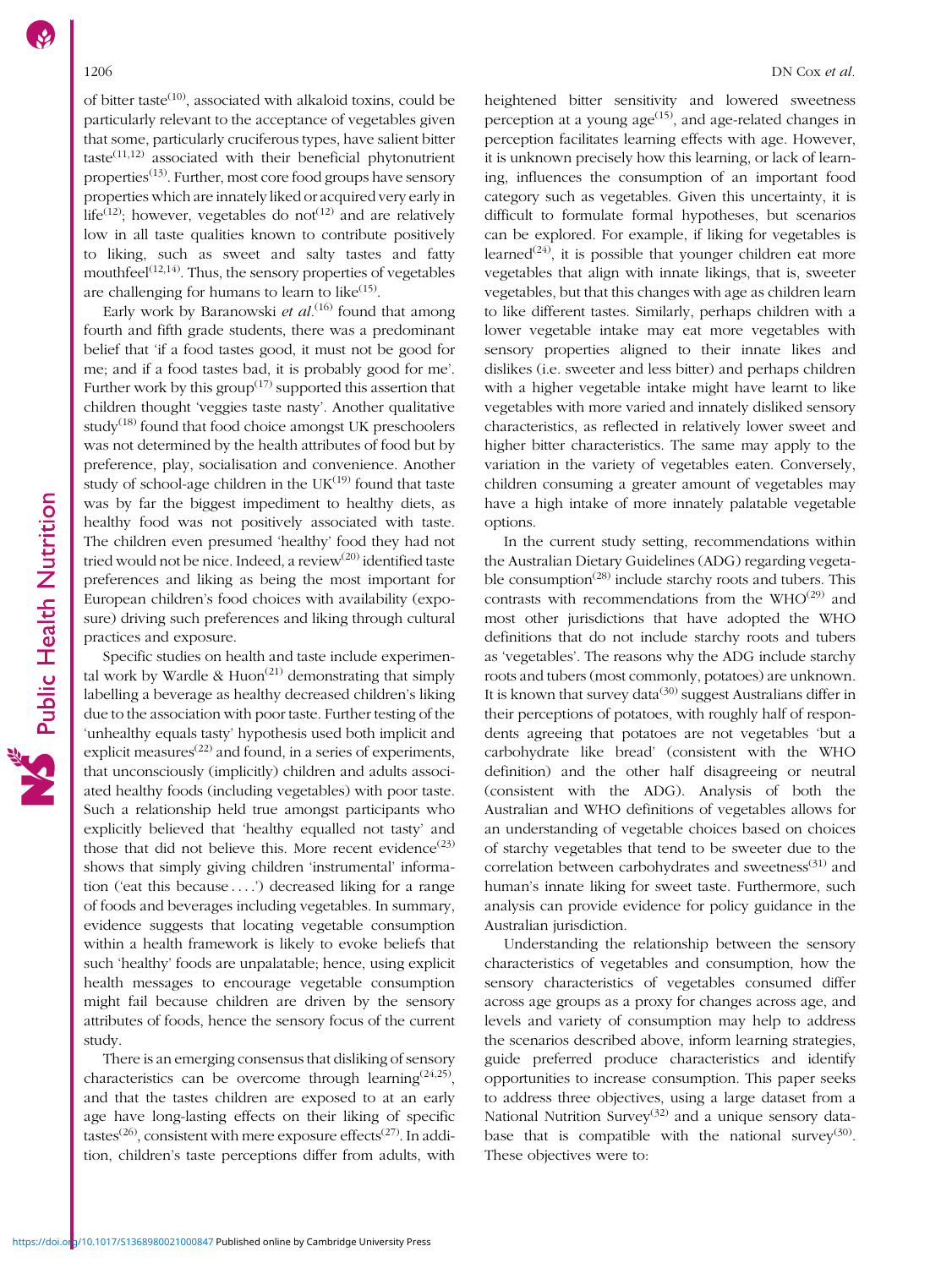Sensory characteristics of vegetable intakes 1207

- 1. Understand the vegetable consumption patterns in children, with and without potatoes, using the Australian and WHO definitions.
- 2. Describe the sensory characteristics of vegetables consumed by children by age group, level of intake and variety.
- 3. Determine the vegetable preferences of children, by age group, level of intake and variety.

### Methods

Dietary intake data from the National Nutrition and Physical Activity Survey conducted as part of the 2011–12 Australian Health Survey<sup>[\(32](#page-10-0))</sup> was combined with an updated CSIRO Sensory-Diet database $(30)$  $(30)$  $(30)$  to examine the sensory properties of Australian children's diets.

### National Nutrition and Physical Activity Survey data

In 2011–12, the Australian Bureau of Statistics conducted the National Nutrition and Physical Activity Survey which formed part of the Australian Health Survey. The survey reached 32 000 people from 25 000 households using a complex sampling method and design. Data were collected using a stratified multistage area sample of private dwellings. The area-based selection ensured that all sections of the population living in private dwellings within the geographic scope of the survey were represented by the sample. Furthermore, weighting these data prior to analysis means the calculated estimates better reflect the demographic structure of the Australian population and allows us to infer results for the population as a whole. Greater detail of the sampling framework is available in the comprehensive 'Users Guide'<sup>([33](#page-10-0))</sup>.

Dietary intake data were collected from 12 153 Australians (9341 adults and 2812 children). The method used to collect the dietary intake data was two, five-phase, Automated Multiple-Pass 24-h recalls, where respondents were asked to recall the previous 24-h intake of food, beverages and dietary supplements. The first recall was conducted face to face with a trained interviewer. A second dietary recall was attempted with all respondents at least 8 d later via a telephone interview. For children aged 2 years to less than 15 years, the interview was conducted primarily with a parent or guardian, and children were encouraged to participate. Parental consent was granted to interview respondents aged 15–17 years, while some parents opted to provide this information on the child's behalf. A multiple pass approach was used which is designed to maximise respondents' memory recall and, in conjunction with a Food Model Booklet<sup> $(34)$  $(34)$  $(34)$ </sup>, assists respondents in the estimation of portion size and quantities of recalled items. For each food and beverage item recalled, nutrient intake data were derived from the matching AUSNUT database<sup>([35](#page-10-0))</sup>. This database is structured into a four-tier hierarchy food classification – the most broad or 'major' food group (two-digit level, i.e. 'milk products and dishes'), the 'sub-major' grouping (three-digit level, i.e. 'dairy milk'), 'minor' grouping (five-digit level, i.e. 'milk, cow, fluid, regular whole, full fat') and the most descriptive '8-digit code' (i.e. 'Milk, cow, fluid, regular fat (∼3·5 %), A2'). This secondary analysis utilises data from the first 24-h recall (day 1) from 2812 children aged 2–17·9 years.

#### Definition of vegetables

A range of specific definitions can facilitate an increased understanding of the influence of the sensory characteristics of diet, particularly in the case of vegetables as this broad food group is often poorly and variously defined $(36)$  $(36)$ . This study used the WHO<sup>([29\)](#page-10-0)</sup> and ADG<sup>([28](#page-10-0))</sup>. Both definitions included vegetable juices (only 100 % vegetables and not fruit and vegetable juice), as well as tomato products, herbs and nutritionally potent vegetables (e.g. garlic and chilli). The WHO definition excluded potatoes, sweet potatoes, cassava, yautia, taro, yams, arrowroot, sago, Jerusalem artichoke (tubers and starchy vegetables) and legumes. This also excludes potato-based mixed dishes such as potato salad but includes pumpkin, maize and green peas (sometimes described as 'starchy' vegetables)<sup>[\(29\)](#page-10-0)</sup>. The ADG definition includes all starchy vegetables as well as legumes<sup> $(28)$  $(28)$ </sup>. Both definitions excluded discretionary vegetables (fried starchy vegetable products) such as potato chips, deep-fried corn fritters, potato fritters, French fries or hot chips; chips or crisps. Including both definitions of vegetables allows understanding how the intake of legumes, tubers and starchy vegetables influences the sensory characteristics in a broad range of vegetables in children's diets $(36)$ .

# Identification of vegetables and vegetable-based mixed dishes containing vegetables

Vegetables and categories of vegetables were identified and re-coded at the most descriptive eight-digit level. Vegetable-based mixed dishes (three-digit code 249: mixed dishes where vegetables are the major component) were included in the analysis and included products such as vegetable stir-fry/casserole/curry and salads. However, mixed dishes where vegetables were not the major ingredient, such as vegetables in sandwiches, pasta/rice dishes, meat-based curry/stir-fry, were not included in the analysis. Therefore, a small amount of vegetables consumed within these dishes were missed, and the weight of vegetables analysed is likely to slightly underestimate total vegetable consumption. For this analysis, it was important to capture vegetables that were having an impact on the sensory characteristics of a meal or diet. Therefore, when vegetables were a minor part of a food, it was considered that sensory properties of the vegetables within these dishes would not be the dominant sensory properties of the food/meal.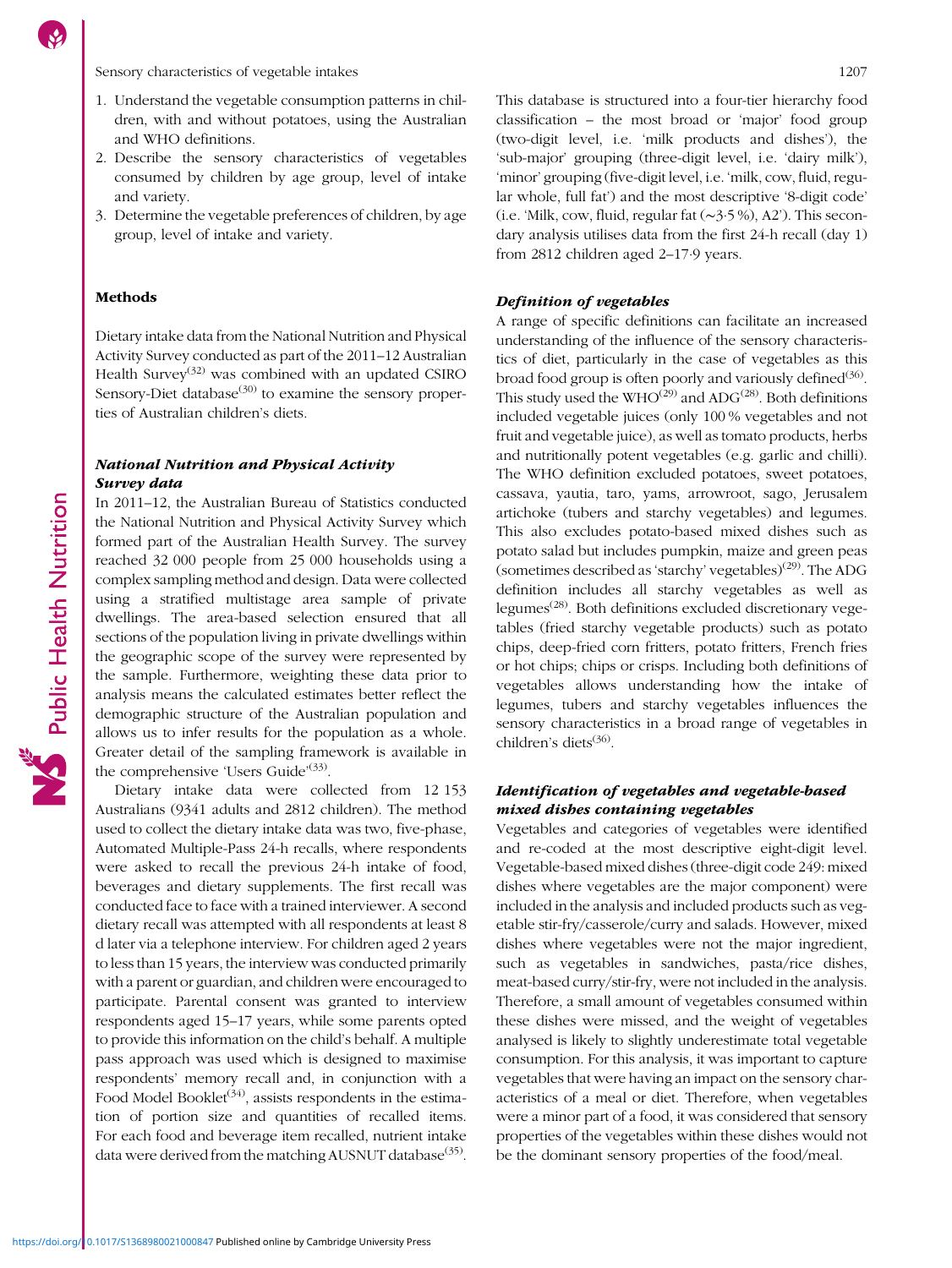Vegetables flagged as eaten in combination with other foods (i.e. combination code 9 'vegetables with additions') were treated as a mixed dish. For these composite foods, a weighted sensory profile of the vegetable component was calculated as the sum of the sensory score of each component in the proportion they are present in the composite food (grams of each component/total weight of food). Discretional use of table salt was not captured as reporting could not be attributed to pairing with vegetables. Salt used in cooking (e.g. food boiled in salted water) was included when coded accordingly.

### Sensory data

The CSIRO Sensory-Diet database currently comprises over 720 foods<sup>[\(37\)](#page-11-0)</sup> and was updated to match the nutrient database (AUSNUT 2011–13) used in the 2011–13 Australian National Nutrition Survey[\(30,32](#page-10-0),[35](#page-10-0)). Of relevance to the current study, this list of foods contained 113 vegetable and salad foods and 5 legume products and dishes. Foods were characterised by a trained sensory panel (using an adaptation of the Spectrum method) $(38)$  $(38)$  for five basic tastes (sweet, sour, bitter, salt and umami), as well as fatty mouthfeel, hardness, cohesiveness of mass, moistness and flavour intensity. Each modality was rated on a 100-point unstructured line scale anchored at 5 and 95 %. A systematic protocol for assigning sensory values from characterised food to other similar but un-characterised foods has been established to allow for completeness across all foods and beverages consumed by the Australian population and reflective of all foods within the nutrient composition database $(30)$ . The eight-digit level code was used to join the sensory data to the corresponding food item. In taste, vegetables differ from each other mostly in the sweet and bitter dimension $(12)$  $(12)$  $(12)$  but also possess other taste qualities, for example, sour (tomato), salty (celery) and umami (mushroom).

#### Statistical analysis

Statistical analyses were performed using the IBM SPSS statistical software package version 23 (SPSS Inc.). Summary estimates were weighted to reflect the demographic structure of the Australian population (based on age, sex and residential area). An additional weighting factor was applied to correct for the day of the week the survey was recorded due to disproportionately fewer recalls occurring on Sundays, and to a lesser extent Fridays. For inferential statistics, the population weights were rescaled to the size of the sample.

Vegetable consumption was examined by age group (2–3, 4–8, 9–13 and 14–18 years, age categories aligned with recommended intakes and the survey<sup> $(28,33)$  $(28,33)$ </sup>), as well as by tertiles of vegetable consumption and vegetable variety (three groups: lower, medium and higher), using both Australian and WHO definitions of vegetables. Descriptive statistics included percentage of children consuming vegetables and mean vegetable intake (per day) within each group. For each sensory characteristic, the total sensory score provided by the vegetables consumed was calculated per person, and then the mean sensory score of the vegetables consumed was calculated and examined by age group, tertiles of consumption and tertiles of variety.

The differences in amount and sensory score of vegetables consumed between age groups and different levels of intake and variety (in tertiles) were tested for statistical significance using one-way between-groups ANOVA with Bonferroni post hoc tests. The difference in percentage consuming vegetables between age groups, consumption and variety tertile groups was tested following a chi-square test for independence. Due to the large population sample (n 2812), differences are highly likely to be greater than conventional measures of chance  $(P < 0.05)$ ; hence, differences are indicated when  $p < 0.01$ . Differences are presented below as relative and descriptive of what is reported in a large nationwide survey sample.

### Results

# Understand the vegetable consumption patterns using the Australian v. WHO definitions, and the contribution of potatoes to total vegetable intake

Using the definition of vegetables from the ADG (including potatoes), almost 50 % of children aged 2–3 years consumed vegetables on the day of the survey, and this decreased to 37 % in the 14–18-year-old age group (Table [1\)](#page-4-0). While the percentage of children consuming vegetables decreased with age, the amount consumed (in grams) significantly increased with age  $(P < 0.001)$ . The variety of vegetables consumed was consistent across age groups, with all children reporting about two types of vegetables on the day of the survey.

Higher consumption of vegetables was associated with a greater variety of vegetables ( $P < 0.001$ ). Children in the lowest tertile for amount consumed reported consuming 1·3 types per day, which was significantly less than 1·7 types and 2·5 types for the middle and highest tertiles of intakes, respectively ( $P < 0.001$ ). Children in the highest tertile of vegetable variety consumed about double the amount of vegetables reported by children in the lowest tertile of variety. The percentage contribution of potatoes to total vegetable consumption increased with age. Children in the highest tertile of consumption had 30·3 % of their total vegetable intake as potatoes compared to 10·6 % for those in the lowest tertile of consumption. A similar pattern was observed by levels of variety, where the contribution of potatoes to total vegetable intake increased from 14·6 % for those with the lowest variety to 32·7 % for those with the highest vegetable variety.

Potatoes are not included in the definition of vegetables for the WHO; therefore, total vegetable consumption was lower for both percentage of children consuming and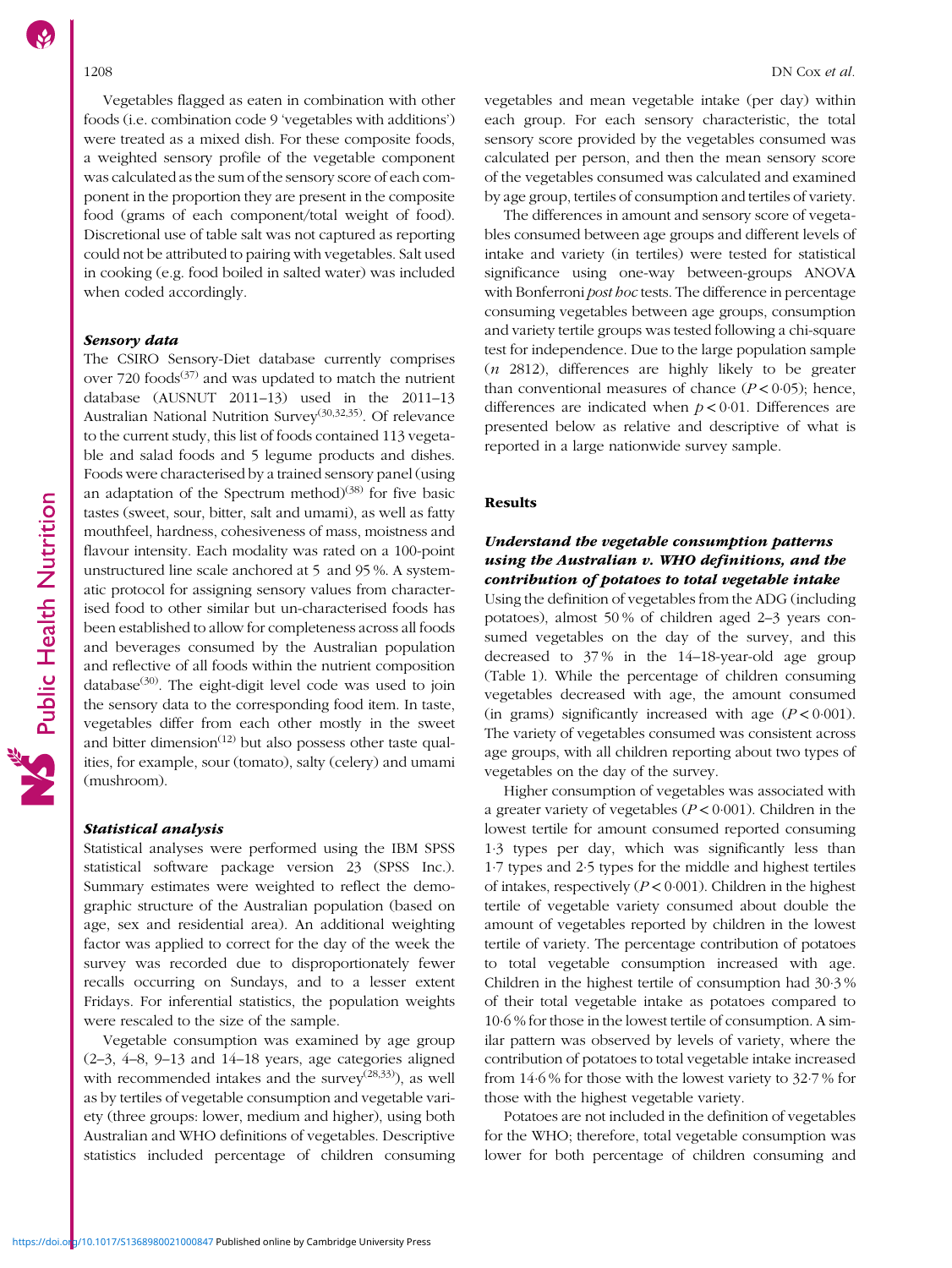

<span id="page-4-0"></span>Table 1 Vegetable consumption (per cent consuming, mean grams consumed (sp), and mean variety score (sp)) by age group, tertiles of consumption and tertiles of variety, using the Australian Dietary Guidelines and WHO vegetable definitions

|                                                       |                            |           |                                    | Australian Dietary Guidelines' vegetable definition* |                                      |                  | WHO's vegetable definition |                              |        |                                    |                         |                                      |                  |                       |  |  |  |
|-------------------------------------------------------|----------------------------|-----------|------------------------------------|------------------------------------------------------|--------------------------------------|------------------|----------------------------|------------------------------|--------|------------------------------------|-------------------------|--------------------------------------|------------------|-----------------------|--|--|--|
|                                                       |                            |           | Grams of<br>vegetables<br>consumed |                                                      | Variety of<br>vegetables<br>consumed |                  |                            | Per cent<br>consuming $(\%)$ |        | Grams of<br>vegetables<br>consumed |                         | Variety of<br>vegetables<br>consumed |                  |                       |  |  |  |
| Age groups, consumption tertiles,<br>variety tertiles | Per cent<br>consuming (%)+ | Mean      | SD                                 | $P$ -value $\ddagger$                                | Mean                                 | SD               | $P$ -value $\ddagger$      |                              | Mean   | SD                                 | $P$ -value $\ddagger$   | Mean                                 | SD               | $P$ -value $\ddagger$ |  |  |  |
|                                                       |                            |           |                                    | Broad age groups (years)                             |                                      |                  |                            |                              |        | Broad age groups (years)           |                         |                                      |                  |                       |  |  |  |
| $2 - 3$                                               | 49.6                       | $108 - 6$ | 96.1 <sup>a</sup>                  | < 0.001                                              | 1.8                                  | $1-1$            | 0.214                      | 41.7                         | 90.5   | 81.7 <sup>a</sup>                  | 0.003                   | 1·6                                  | 0.9              | 0.459                 |  |  |  |
| $4 - 8$                                               | 47.1                       | 145.3     | 116 $\cdot$ 3ª                     |                                                      | 1.9                                  | 1.2              |                            | 42.2                         | 111.5  | 96.9 <sup>ab</sup>                 |                         | 1.7                                  | 1·1              |                       |  |  |  |
| $9 - 13$                                              | 42.1                       | 178.9     | 155.6 <sup>b</sup>                 |                                                      | 1.9                                  | 1.2              |                            | $36-1$                       | 124.5  | $115.4^{ab}$                       |                         | $1-6$                                | $1-0$            |                       |  |  |  |
| $14 - 18$                                             | 37.2                       | 187.2     | 155.1 <sup>b</sup>                 |                                                      | 1.8                                  | 1.2              |                            | 29.6                         | 131.5  | 121.4 <sup>b</sup>                 |                         | 1.6                                  | 1.2              |                       |  |  |  |
| Total                                                 | 43.0                       | 161.3     | $140-1$                            |                                                      | 1.8                                  | 1.2              |                            | $36-6$                       | 117.5  | 108.0                              |                         | 1.7                                  | 1·1              |                       |  |  |  |
|                                                       |                            |           |                                    | Tertiles of consumption                              |                                      |                  |                            |                              |        |                                    | Tertiles of consumption |                                      |                  |                       |  |  |  |
| Lowest                                                |                            | 45.1      | 27.0 <sup>a</sup>                  | < 0.001                                              | 1.3                                  | 0.7 <sup>a</sup> | < 0.001                    |                              | $31-1$ | 18.2 <sup>a</sup>                  | < 0.001                 | $1-3$                                | 0.6 <sup>a</sup> | < 0.001               |  |  |  |
| Middle                                                |                            | 129.3     | $42.6^{b}$                         |                                                      | 1.7                                  | 0.9 <sup>b</sup> |                            |                              | 89.5   | 27.7 <sup>b</sup>                  |                         | 1·6                                  | 0.9 <sup>b</sup> |                       |  |  |  |
| Highest                                               |                            | $311-4$   | $136.3^{\circ}$                    |                                                      | 2.5                                  | 1.5 <sup>c</sup> |                            |                              | 235.7  | $112.6^{\circ}$                    |                         | 2.2                                  | 1.3 <sup>c</sup> |                       |  |  |  |
|                                                       |                            |           |                                    | Tertiles of variety                                  |                                      |                  |                            |                              |        |                                    | Tertiles of variety     |                                      |                  |                       |  |  |  |
| Lowest                                                |                            | 119.0     | 122.6 <sup>a</sup>                 | < 0.001                                              | $1-0$                                | 0.0 <sup>a</sup> | < 0.001                    |                              | 90.5   | 93.4 <sup>a</sup>                  | < 0.001                 | $1-0$                                | 0.0 <sup>a</sup> | < 0.001               |  |  |  |
| Middle                                                |                            | 163.7     | $118.5^{b}$                        |                                                      | 2.0                                  | 0.0 <sup>b</sup> |                            |                              | 93.3   | 107.0 <sup>a</sup>                 |                         | 1.2                                  | 0.4 <sup>b</sup> |                       |  |  |  |
| Highest                                               |                            | 232.0     | 147 $\cdot$ 7 $^{\circ}$           |                                                      | 3.2                                  | 1.2 <sup>c</sup> |                            |                              | 163.1  | $111 \cdot 1^{b}$                  |                         | 2.7                                  | 1.1 <sup>c</sup> |                       |  |  |  |

\*Australian recommendations for vegetables, legumes and beans range from 2 ½ to 5 ½ serves daily (approximately 188 g–413 g) by age and sex.

†Number of children in each age group: 2–3 years <sup>=</sup> 307, 4–8 years <sup>=</sup> 757, 9–13 years <sup>=</sup> 869, 14–18 years <sup>=</sup> 761.

‡Significant at the P <sup>&</sup>lt; 0.01 level. Superscript letters that are the same indicate no significant difference in post hoc analyses. Individual comparisons are shown only when overall model is significant.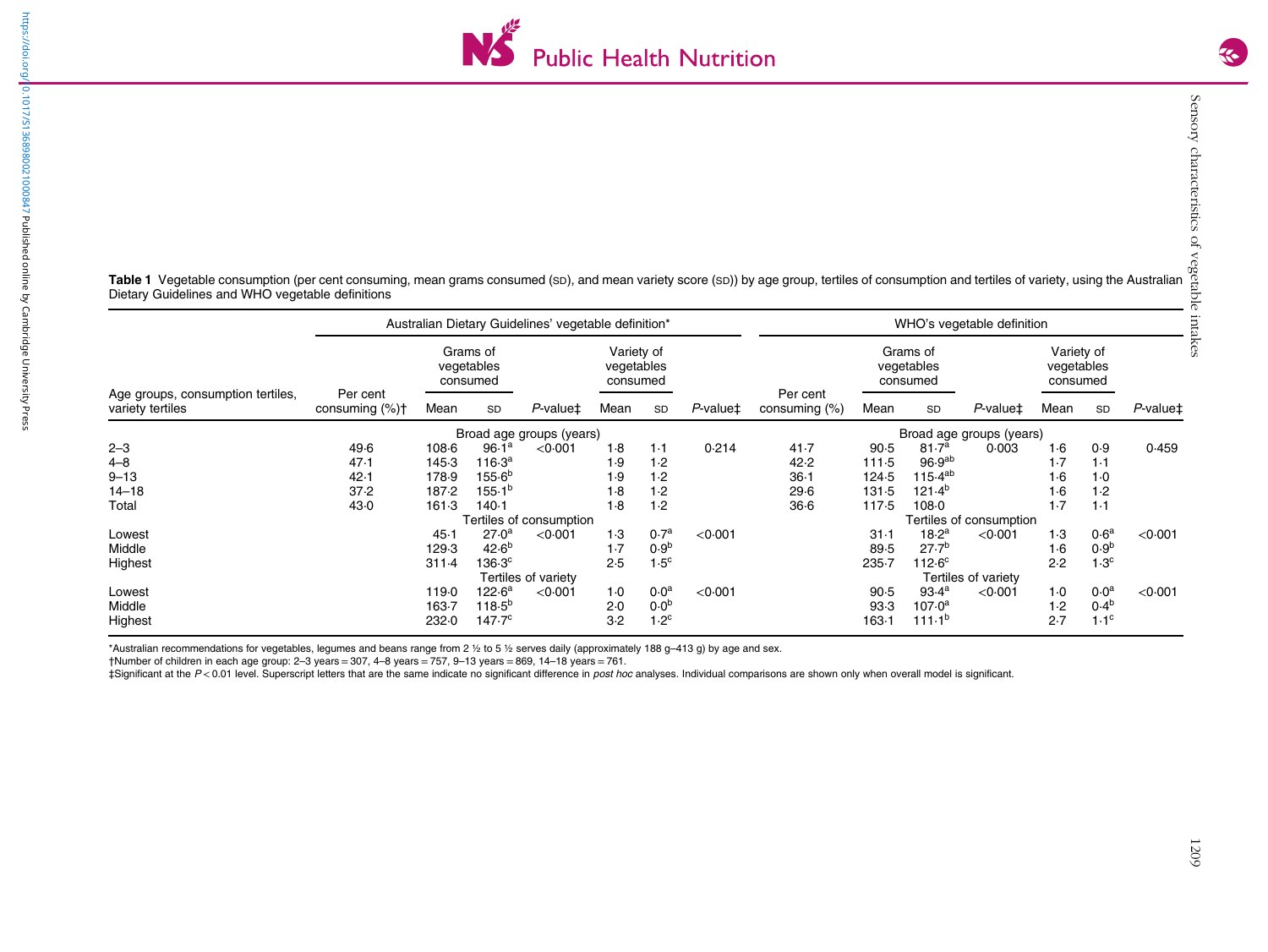amount consumed compared to using the Australian Dietary Guideline definition (Table [1](#page-4-0)). However, the patterns of vegetable consumption described were consistent regardless of definition.

Using the WHO definition, children in the lowest tertile of intake reported 1·3 types which was less than the middle (1·6 types) and highest (2·2 types) tertiles of intakes  $(P < 0.001)$ . The amount of vegetables consumed by children in the highest tertile of variety was slightly less than double that of children in the lowest tertile of variety. There were no statistically significantly differences in variety across age groups.

# Describe the sensory characteristics of the vegetables children consume by age group, level of intake and variety

Generally, the vegetables that children reported consuming (Table [2\)](#page-6-0) were relatively bland and lacked strong tastes (below the 10th percentile of the scale), with the exception being sweetness with the strongest taste. There was little variation in the sensory profile of vegetables children reported consuming within diets by age, and no consistent linear trends of an increase or decrease in consumption with age for any of the sensory properties. The vegetables consumed within the diets of the oldest children tended to have a higher fatty mouthfeel than those in the younger age groups. The sensory properties of vegetables consumed by children in the highest tertile of consumption were higher in salty and umami tastes than those in the lowest tertile, and those in the lowest tertile higher in sour and bitter tastes. As consumption increased, the hardness of vegetables decreased and cohesiveness of mass increased. Conversely, the sensory properties of vegetables consumed by those within the lowest tertile of variety consumed vegetables that were higher in fatty mouthfeel, salty, sour and umami tastes and higher in overall flavour impact compared to those with the highest variety.

The fatty and sweetness of the vegetables reported was lower using the Australian definition than the WHO definition (when potatoes are excluded) at all levels of consumption. Similar findings for hardness and fatty mouthfeel by age group were found, in that hardness decreased from ages 4–8 to 14–18 years age groups; and fatty mouthfeel was higher in the oldest two age groups. Interestingly when potatoes are excluded, sweet taste was significantly higher and overall flavour impact significantly higher in the highest consumers compared to the lowest consumers.

# Determine the vegetable preferences of children, by age group, level of intake and variety

To understand the types of vegetables contributing to the differences in sensory properties of vegetables in the diet by age group, we examined the most commonly consumed vegetables and their contribution to total vegetable intake (Tables [3](#page-7-0) and [4\)](#page-7-0). When using the Australian definition (Table [3\)](#page-7-0), across all age groups, potatoes were the most commonly consumed vegetable, accounting for 14·9–21·2 % of total consumption, depending on age. Potatoes were followed by carrots (most commonly, cooked) in all age groups except 2–3-year olds (overall 11·6 % of total vegetables). Other commonly consumed vegetables included sweetcorn (6·3 % of total consumption overall), broccoli and cauliflower (6·4 %), and mixtures of vegetables (8·2 %). Potato-mixed dishes (e.g. potato bake), legumes and dishes with legumes (e.g. baked beans) were common among both the lowest tertile of variety and also the highest tertile, suggesting variety is modest at all levels and consumption is dominated by a few types regardless of intakes, that is, among the top five most commonly consumed vegetables, independent of age group.

For children in the lowest tertile of consumption, carrots were the most commonly consumed vegetable, followed by vegetable mixtures, salad and then potatoes (ranked 4). For children in the highest tertile of consumption, the most commonly consumed vegetables were potatoes, followed by carrots, broccoli and cauliflower, legume dishes and potato-mixed dishes. In the highest vegetable consumers, 27·6 % of total vegetable intake was from potatoes or potato-based dishes. Regardless of variety level, potatoes were the most commonly consumed vegetable.

Using the WHO definition (Table [4\)](#page-7-0), cooked carrots were the most commonly consumed vegetable for those with highest consumption and with highest variety. Salads were displaced by cooked vegetables for lower consumers. The vegetables appearing in the five most frequently consumed was largely consistent by age group, and these top five vegetables accounted for almost two-thirds of consumption (∼60 %) among the lowest and highest tertiles of consumption, suggesting variety is modest at all levels and consumption is dominated by a few types regardless of intakes.

#### Discussion

The aims of this paper were to understand the sensory characteristics of vegetables consumed (with and without the inclusion of potatoes) by Australian children and to determine whether vegetable preferences of children varied by the amount or variety of vegetables consumed. The implications of the results for each aim are discussed in more detail.

# Vegetable consumption patterns using the Australian v. WHO definitions, and the contribution of potatoes to total vegetable intake

The current study was a secondary analysis of a nationally representative sample of Australian children to explore the sensory properties of vegetables consumed and how this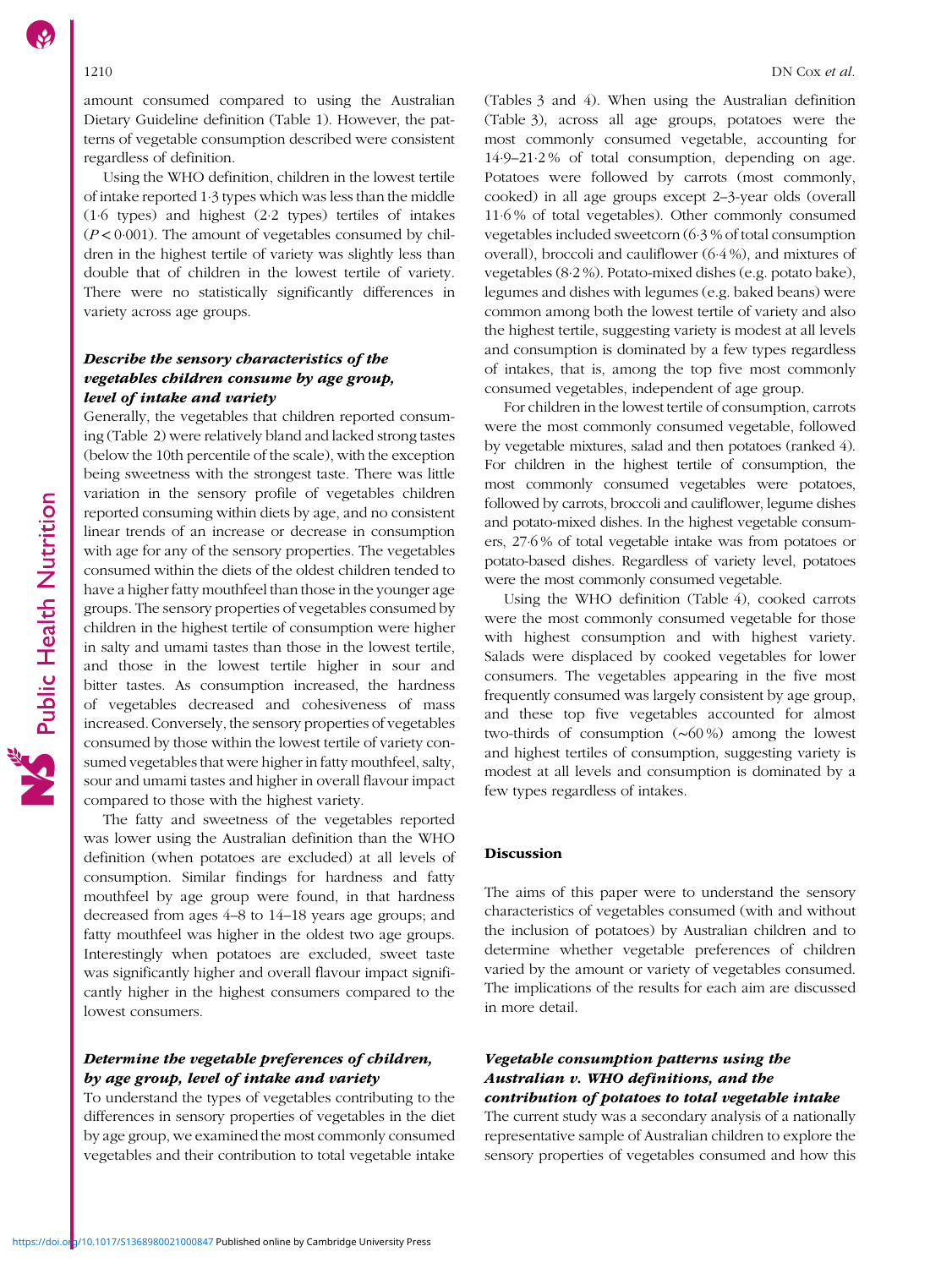

<span id="page-6-0"></span>

|                           |                         | Hardness |                    | <b>Moistness</b> |                    | Cohesiveness<br>of mass |                   | Fatty<br>mouthfeel |                   | Sweet taste       |                   | Salty taste |                   | Sour taste |                   | <b>Bitter taste</b> |                   | Umami taste |                   | Overall<br>flavour<br>impact |                  |
|---------------------------|-------------------------|----------|--------------------|------------------|--------------------|-------------------------|-------------------|--------------------|-------------------|-------------------|-------------------|-------------|-------------------|------------|-------------------|---------------------|-------------------|-------------|-------------------|------------------------------|------------------|
|                           |                         | Mean     | <b>SD</b>          | Mean             | <b>SD</b>          | Mean                    | SD                | Mean               | SD                | Mean              | SD                | Mean        | SD                | Mean       | SD                | Mean                | SD                | Mean        | SD                | Mean                         | SD               |
| <b>Australian Dietary</b> | Age groups (years)      |          |                    |                  |                    |                         |                   |                    |                   |                   |                   |             |                   |            |                   |                     |                   |             |                   |                              |                  |
| Guidelines                | $2 - 3$                 | 29.2     | 15.6 <sup>ab</sup> | 44.7             | 11.5               | 31.3                    | 8.4 <sup>ab</sup> | 6.5                | 6.7 <sup>ab</sup> | 19.4              | $8-0$             | $6 - 7$     | 7.2               | 4.8        | $6-6$             | 5.7                 | 4.2               | $3-0$       | 5.2 <sup>ab</sup> | 32.3                         | $6 - 7$          |
|                           | $4 - 8$                 | 36.6     | 19.6 <sup>c</sup>  | 45.9             | $10-1$             | 31.3                    | 8.4 <sup>a</sup>  | $5-8$              | 6.5 <sup>a</sup>  | 19.7              | 8.8               | 6.9         | 7.6               | 5.9        | 9.4               | 5.8                 | 3.7               | 2.2         | 3.8 <sup>a</sup>  | 33.5                         | 7.5              |
|                           | $9 - 13$                | 32.9     | 18.6 <sup>ac</sup> | 46.5             | 12.0               | $31 - 1$                | 9.5 <sup>a</sup>  | 8.0                | 8.0 <sup>b</sup>  | 18.1              | $8-0$             | 8.2         | $9-1$             | 6.0        | 8.9               | 5.9                 | $3-7$             | 3.5         | $5.4^{b}$         | 33.4                         | 7.8              |
|                           | $14 - 18$               | 27.6     | $16.0^{b}$         | 45.6             | $10-3$             | $34-1$                  | 10.0 <sup>b</sup> | $8-7$              | 7.6 <sup>b</sup>  | 19.7              | 9.3               | 8.5         | 8.7               | 4.9        | $6-3$             | 5.7                 | $3-8$             | $3-4$       | 4.9 <sup>b</sup>  | 32.7                         | 7.7              |
|                           | Total                   | 32.3     | 18.3               | 45.9             | 11.0               | 31.9                    | 9.3               | 7.3                | 7.4               | 19.1              | $8-6$             | 7.7         | 8.4               | $5-6$      | 8.3               | $5-8$               | $3-8$             | 3.0         | 4.8               | 33.1                         | 7.6              |
|                           | $P$ -value*             | < 0.001  |                    | 0.395            |                    | < 0.001                 |                   | < 0.001            |                   | 0.037             |                   | 0.029       |                   | 0.182      |                   | 0.908               |                   | 0.001       |                   | 0.223                        |                  |
|                           | Tertiles of consumption |          |                    |                  |                    |                         |                   |                    |                   |                   |                   |             |                   |            |                   |                     |                   |             |                   |                              |                  |
|                           | Lowest                  | 34.5     | 20.2 <sup>a</sup>  | 46.5             | 12.2               | $30-6$                  | 9.7 <sup>a</sup>  | 7.0                | 8.2               | 19.1              | 9.6               | $6 - 7$     | 8.1 <sup>a</sup>  | 6.9        | 10.0 <sup>a</sup> | $6-3$               | 4.4 <sup>a</sup>  | 2.5         | 4.4 <sup>a</sup>  | 33.6                         | 7.5              |
|                           | Middle                  | 33.4     | 19.7 <sup>a</sup>  | 45.3             | $10-5$             | 31.9                    | 8.8 <sup>ab</sup> | $6 - 7$            | $6 - 8$           | 19.6              | 90                | 7.4         | 8.2 <sup>ab</sup> | 4.6        | 7.7 <sup>b</sup>  | 5.4                 | 3.6 <sup>b</sup>  | 2.5         | 4.3 <sup>a</sup>  | 32.5                         | 8.3              |
|                           | Highest                 | 28.9     | 13.9 <sup>b</sup>  | 45.8             | 9.9                | 33.3                    | 9.0 <sup>b</sup>  | 8.2                | 7.0               | 18.7              | 7.0               | 8.9         | 8.6 <sup>b</sup>  | $5-1$      | $6.4^{b}$         | $5-6$               | 3.2 <sup>ab</sup> | 4.0         | 5.6 <sup>b</sup>  | 33.2                         | 6.8              |
|                           | $P$ -value*             | < 0.001  |                    | 0.341            |                    | < 0.001                 |                   | 0.011              |                   | 0.342             |                   | 0.001       |                   | < 0.001    |                   | 0.002               |                   | < 0.001     |                   | 0.135                        |                  |
|                           | Tertiles of variety     |          |                    |                  |                    |                         |                   |                    |                   |                   |                   |             |                   |            |                   |                     |                   |             |                   |                              |                  |
|                           | Lowest                  | $33 - 7$ | 21.6 <sup>a</sup>  | 47.2             | 13.3 <sup>a</sup>  | $31 - 7$                | $11-1$            | $8-5$              | 9.0 <sup>a</sup>  | 19.0              | $10-1$            | 9.3         | 10.2 <sup>a</sup> | $6-6$      | 10.3 <sup>a</sup> | $5-6$               | 4.3               | 3.9         | 6.0 <sup>a</sup>  | 34.4                         | 8.9 <sup>a</sup> |
|                           | Middle                  | 34.6     | 16.8 <sup>a</sup>  | 44.5             | 7.2 <sup>ab</sup>  | 31.7                    | 7.5               | $5-4$              | 4.9 <sup>b</sup>  | 18.4              | 7.2               | $6 - 1$     | 5.6 <sup>b</sup>  | 4.6        | 5.6 <sup>ab</sup> | $6 - 1$             | 3.2               | 1.8         | 2.5 <sup>b</sup>  | 31.9                         | $5.7^{b}$        |
|                           | Highest                 | 28.8     | 10.8 <sup>b</sup>  | 44.2             | 7.0 <sup>b</sup>   | 32.4                    | $6 - 1$           | $6 - 2$            | $4.5^{b}$         | 19.7              | 5.9               | 5.5         | 4.3 <sup>b</sup>  | 4.2        | $4.1^{b}$         | $6-0$               | $3-0$             | 2.0         | $2.7^{b}$         | $31-6$                       | 5.0 <sup>b</sup> |
|                           | $P$ -value*             | < 0.001  |                    | < 0.001          |                    | 0.452                   |                   | < 0.001            |                   | 0.236             |                   | < 0.001     |                   | < 0.001    |                   | 0.091               |                   | < 0.001     |                   | < 0.001                      |                  |
| WHO                       | Age groups (years)      |          |                    |                  |                    |                         |                   |                    |                   |                   |                   |             |                   |            |                   |                     |                   |             |                   |                              |                  |
|                           | $2 - 3$                 | 33.4     | 16.9 <sup>a</sup>  | 49.3             | 9.4                | 27.8                    | $6-6$             | 4.4                | 6.3 <sup>ab</sup> | 22.6              | 8.9               | 5.2         | $6 - 8$           | 5.5        | 8.3               | 5.9                 | 4.5               | 1.8         | $3-8$             | 34.6                         | 7.3              |
|                           | $4 - 8$                 | 40.3     | $18.8^{b}$         | 48.7             | 9.5                | 27.6                    | $6 - 1$           | $3-7$              | 5.6 <sup>a</sup>  | 21.9              | 9.3               | 6.0         | 7.2               | $6-3$      | 9.7               | $6-3$               | 4.4               | 1.5         | $3-1$             | 35.4                         | $6 - 7$          |
|                           | $9 - 13$                | 37.0     | 18.7 <sup>ab</sup> | 49.4             | 11.9               | 27.4                    | 8.0               | 5.4                | 7.4 <sup>b</sup>  | 20.6              | 8.8               | 6.0         | 7.9               | $6-7$      | 9.3               | $6 - 8$             | 4.5               | 2.3         | 4.4               | 34.9                         | 6.9              |
|                           | $14 - 18$               | 32.2     | 17.1 <sup>a</sup>  | 49.3             | $10-4$             | 28.2                    | $6-6$             | 5.5                | 7.2 <sup>ab</sup> | 22.2              | 9.2               | 5.7         | 6.9               | 5.3        | 7.4               | 6.2                 | 4.3               | 2.1         | 4.0               | 34.0                         | 7.5              |
|                           | Total                   | 36.5     | 18.4               | 49.2             | $10-5$             | 27.7                    | 6.9               | 4.7                | $6-7$             | 21.6              | 9.1               | $5-8$       | 7.3               | 6.1        | 9.0               | $6-4$               | 4.4               | 1.9         | $3-8$             | 34.8                         | 7.1              |
|                           | $P$ -value*             | < 0.001  |                    | 0.837            |                    | 0.594                   |                   | 0.003              |                   | 0.082             |                   | 0.727       |                   | 0.258      |                   | 0.194               |                   | 0.071       |                   | 0.181                        |                  |
|                           | Tertiles of consumption |          |                    |                  |                    |                         |                   |                    |                   |                   |                   |             |                   |            |                   |                     |                   |             |                   |                              |                  |
|                           | Lowest                  | 36.6     | $18-7$             | 48.4             | 11.4               | 27.8                    | $6-3$             | 5.0                | 7.6               | 19.3              | 9.6 <sup>a</sup>  | $5-1$       | 6.1 <sup>a</sup>  | $6-5$      | 9.8               | 7.4                 | 5.2 <sup>a</sup>  | 1·6         | 3.4 <sup>a</sup>  | 33.5                         | 7.2 <sup>a</sup> |
|                           | Middle                  | 35.3     | $18-5$             | 49.8             | 9.7                | 27.9                    | $6-6$             | 4.3                | 5.8               | 22.4              | 8.8 <sup>b</sup>  | 5.1         | 6.0 <sup>a</sup>  | $6-3$      | 9.7               | 5.9                 | $4.1^{b}$         | 1.6         | 2.9 <sup>a</sup>  | 34.3                         | 6.9 <sup>a</sup> |
|                           | Highest                 | 37.7     | $18-0)$            | 49.3             | 10.3               | 27.4                    | 7.8               | 4.9                | $6-6$             | 23.1              | 8.4 <sup>b</sup>  | 7.4         | 9.2 <sup>b</sup>  | 5.5        | 7.0               | 5.8                 | 3.8 <sup>b</sup>  | 2.7         | 4.9 <sup>b</sup>  | $36 - 7$                     | 6.7 <sup>b</sup> |
|                           | $P$ -value <sup>*</sup> | 0.256    |                    | 0.219            |                    | 0.683                   |                   | 0.377              |                   | $<$ 0 $\cdot$ 001 |                   | < 0.001     |                   | 0.331      |                   | < 0.001             |                   | < 0.001     |                   | <0∙001                       |                  |
|                           | Tertiles of variety     |          |                    |                  |                    |                         |                   |                    |                   |                   |                   |             |                   |            |                   |                     |                   |             |                   |                              |                  |
|                           | Lowest                  | 38.2     | $20-6$             | $50-3$           | $12.5^a$           | 27.6                    | 8.0               | 5.0                | 7.6               | 20.7              | 10.3 <sup>a</sup> | $6-6$       | 8.6 <sup>a</sup>  | 7.0        | 11.1 <sup>a</sup> | $6-3$               | 4.8               | 2.1         | 4.2               | 35.0                         | 8.2              |
|                           | Middle                  | 33.9     | 20.7               | 49.7             | 10.3 <sup>ab</sup> | 27.8                    | 6.2               | $5-6$              | 7.6               | 21.4              | 8.9 <sup>ab</sup> | $5-7$       | 7.8 <sup>ab</sup> | 5.6        | 8.8 <sup>ab</sup> | 5.7                 | 4.4               | 2.1         | 4.5               | 33.7                         | 8.1              |
|                           | Highest                 | 35.4     | 13.5               | 47.4             | 6.8 <sup>b</sup>   | 27.8                    | 5.5               | 4.1                | 4.8               | 22.9              | 7.2 <sup>b</sup>  | 4.9         | 4.8 <sup>b</sup>  | $5-1$      | 4.7 <sup>b</sup>  | 6.7                 | $3-8$             | $1-7$       | 2.9               | $35-0$                       | 4.4              |
|                           | $P$ -value              | 0.016    |                    | < 0.001          |                    | 0.848                   |                   | 0.032              |                   | 0.003             |                   | 0.004       |                   | 0.008      |                   | 0.057               |                   | 0.184       |                   | 0.106                        |                  |

\*Significant at the P < 0.01 level. Superscript letters that are the same indicate no significant difference in post hoc analyses. Individual comparisons are shown only when overall model is significant.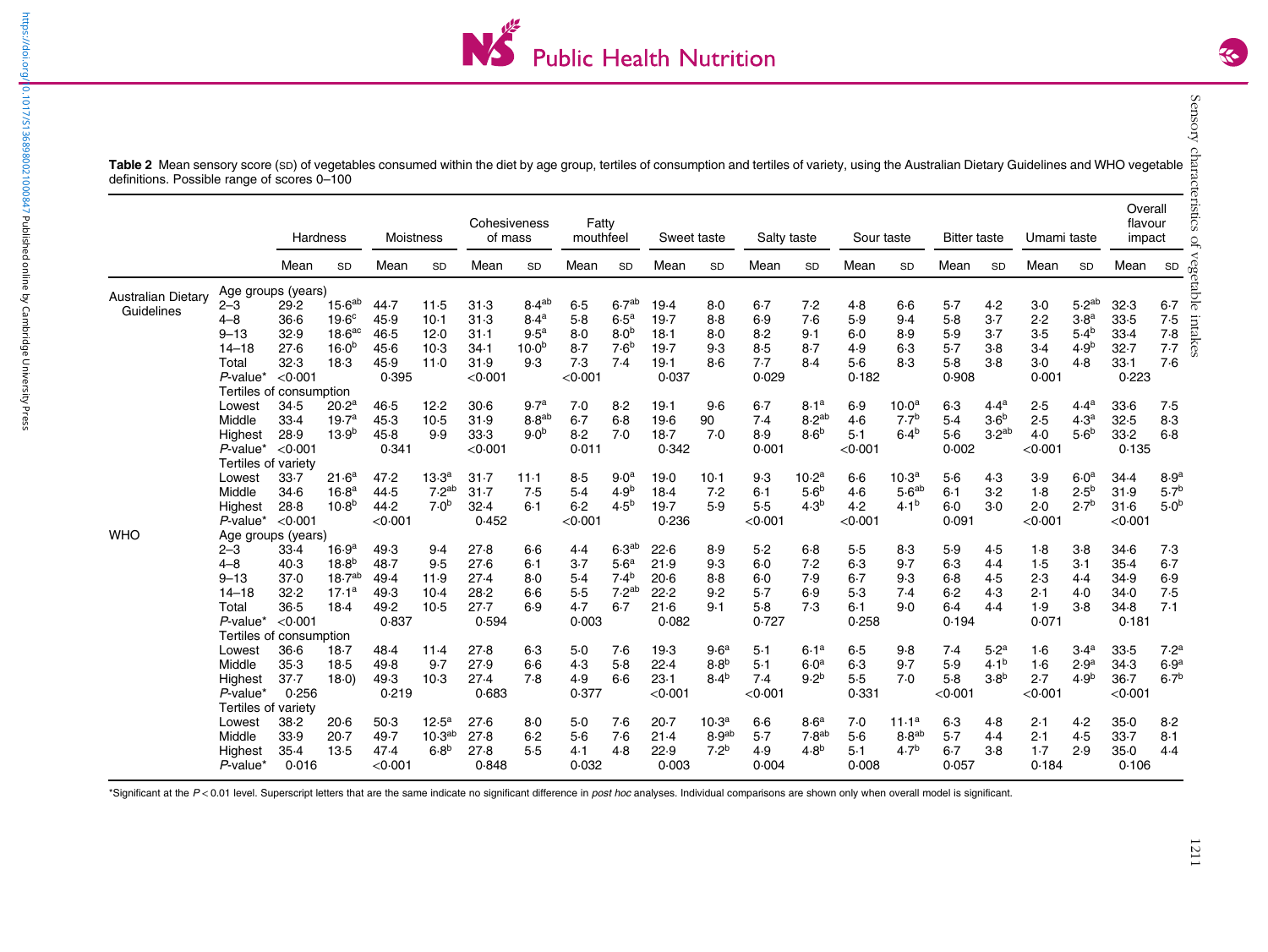

Table 3 Top five ranked vegetables based on number of serves consumed (per cent of total intake), by age group, level of vegetable intake and variety of vegetables consumed using the Australian Table 3 Top five ranked vegetables based on number of serves consumed (per cent of total intake), by age group, level of vegetable intake and variety of vegetables consumed using the Australian  $\mathop{\sim}\limits_{\sim}^{\infty}$ 

|                                     | Potatoes                       |  |       | Carrots |                |                | Mixed<br>vegetables | Sweetcorn |         | Broccoli,<br>broccolini<br>and<br>cauliflower |       | Other<br>fruiting<br>vegetables | Legume-<br>based<br>dishes |       | Potato<br>mixed<br>dishes |      | Legume<br>and pulse<br>products |      | Vegetable<br>based<br>salads |       | Vegetables<br>and sauce | Tomato |      | Peas/<br>podded<br>peas |
|-------------------------------------|--------------------------------|--|-------|---------|----------------|----------------|---------------------|-----------|---------|-----------------------------------------------|-------|---------------------------------|----------------------------|-------|---------------------------|------|---------------------------------|------|------------------------------|-------|-------------------------|--------|------|-------------------------|
|                                     | Age group (years)              |  |       |         |                |                |                     |           |         |                                               |       |                                 |                            |       |                           |      |                                 |      |                              |       |                         |        |      |                         |
| Australian                          | $2 - 3$                        |  | 14.9% | 4       | 10.2%          | 3              | 10.4%               | 5         | 9.5%    |                                               |       |                                 | $\mathbf{2}$               | 11.8% |                           |      |                                 |      |                              |       |                         |        |      |                         |
| <b>Dietary</b><br><b>Guidelines</b> | $4 - 8$                        |  | 20.6% |         | 14.4%          | 4              | 8.7%                | 3         | $9.5\%$ | 5                                             | 8.3%  |                                 |                            |       |                           |      |                                 |      |                              |       |                         |        |      |                         |
|                                     | $9 - 13$                       |  | 20.4% |         | $10.4\%$       | 3              | 7.2%                |           |         |                                               |       |                                 | 4                          | 7.2%  | 5.                        | 6.1% |                                 |      |                              |       |                         |        |      |                         |
|                                     | $14 - 18$                      |  | 21.2% |         | 10 $\cdot$ 8 % |                | 8.2%                |           |         |                                               |       |                                 |                            |       | 5                         | 7.0% | 3                               | 9.4% |                              |       |                         |        |      |                         |
|                                     | Total                          |  | 20.2% |         | $11.6\%$       | 3              | 8.2%                | 5         | 6.3%    | $\overline{4}$                                | 6.4%  |                                 |                            |       |                           |      |                                 |      |                              |       |                         |        |      |                         |
|                                     | <b>Tertiles of consumption</b> |  |       |         |                |                |                     |           |         |                                               |       |                                 |                            |       |                           |      |                                 |      |                              |       |                         |        |      |                         |
|                                     | <b>LOWEST</b>                  |  | 7.8%  |         | 19.3%          | 2              | 12.7%               |           |         |                                               |       |                                 |                            |       |                           |      |                                 |      | 3                            | 12.2% |                         | 5      | 7.8% |                         |
|                                     | <b>MIDDLE</b>                  |  | 21.5% |         | 12.3%          | 2              | $12.6\%$            | 4         | 8.7%    |                                               |       |                                 |                            |       |                           |      |                                 |      | 5                            | 8.1%  |                         |        |      |                         |
|                                     | <b>HIGHEST</b>                 |  | 21.5% | 2       | 10.1%          |                |                     |           |         | 3                                             | 7.2%  |                                 | $\overline{4}$             | 6.3%  | 5                         | 6.1% |                                 |      |                              |       |                         |        |      |                         |
|                                     | <b>Tertiles of variety</b>     |  |       |         |                |                |                     |           |         |                                               |       |                                 |                            |       |                           |      |                                 |      |                              |       |                         |        |      |                         |
|                                     | <b>LOWEST</b>                  |  | 12.0% |         | 8.5%           | $\overline{2}$ | 11.1%               |           |         |                                               |       |                                 | 3                          | 9.9%  |                           |      | 4                               | 9.8% |                              |       |                         |        |      |                         |
|                                     | <b>MIDDLE</b>                  |  | 21.5% |         | 11.4%          | 2              | 13.1%               |           |         |                                               | 11.2% | $7.7\%$<br>5                    |                            |       |                           |      |                                 |      |                              |       |                         |        |      |                         |
|                                     | <b>HIGHEST</b>                 |  | 26.6% |         | 14.3%          |                |                     | 4         | $7.6\%$ | 3                                             | 8.8%  |                                 |                            |       | 5                         | 5.2% |                                 |      |                              |       |                         |        |      |                         |

†Serves were estimated using 75g/serve.

Table 4 Top five ranked vegetables based on number of serves\* consumed (per cent of total intake), by age group, level of vegetable intake and variety of vegetables consumed using the WHO definition of vegetables

|            |                            | Potatoes                       | Carrots        |       | Mixtures of<br>two or more<br>vegetables |       | Sweetcorn      |       | Broccoli,<br>broccolini<br>and<br>cauliflower |       | Other<br>fruiting<br>vegetables |         | Dishes where<br>mature<br>legumes | Potato          | Legume<br>and     | Salads,<br>vegetable<br>based |      | Vegetables<br>and sauce |      | Tomato |      | Peas and<br>edible-<br>podded<br>peas |      |
|------------|----------------------------|--------------------------------|----------------|-------|------------------------------------------|-------|----------------|-------|-----------------------------------------------|-------|---------------------------------|---------|-----------------------------------|-----------------|-------------------|-------------------------------|------|-------------------------|------|--------|------|---------------------------------------|------|
|            |                            |                                | $\mathsf{n}$   | %     | n                                        | %     | n              | $\%$  | $\mathsf{n}$                                  | $\%$  | $\mathsf{n}$                    | $\%$    | are the major<br>component        | mixed<br>dishes | pulse<br>products | n                             | $\%$ | $\sqrt{n}$              | %    | n      | $\%$ | n                                     | $\%$ |
| <b>WHO</b> | Age group (years)          |                                |                |       |                                          |       |                |       |                                               |       |                                 |         |                                   |                 |                   |                               |      |                         |      |        |      |                                       |      |
|            | $2 - 3$                    | n/a                            | $\overline{2}$ | 16.3% |                                          | 16.7% | 3              | 15.3% | 5                                             | 9.7%  | 4                               | 10.7%   | n/a                               | n/a             | n/a               |                               |      |                         |      |        |      |                                       |      |
|            | $4 - 8$                    |                                |                | 21.1% | 3                                        | 12.8% | 2              | 13.9% | $\overline{4}$                                | 12.2% |                                 | 10.5%   |                                   |                 |                   |                               |      |                         |      |        |      |                                       |      |
|            | $9 - 13$                   |                                |                | 17%   | 2                                        | 11.8% |                |       | 4                                             | 8.6%  | b.                              | 8.5%    |                                   |                 |                   |                               |      | 3                       | 8.8% |        |      |                                       |      |
|            | $14 - 18$                  |                                |                | 19.6% | 2                                        | 14.9% |                | 8.6%  | з                                             | 11.1% |                                 |         |                                   |                 |                   | 4                             | 9.2% |                         |      |        |      |                                       |      |
|            | Total                      |                                |                | 18.9% | $\overline{2}$                           | 13.4% |                | 10.2% | 3                                             | 10.4% | 5                               | $7.7\%$ |                                   |                 |                   |                               |      |                         |      |        |      |                                       |      |
|            |                            | <b>Tertiles of consumption</b> |                |       |                                          |       |                |       |                                               |       |                                 |         |                                   |                 |                   |                               |      |                         |      |        |      |                                       |      |
|            | <b>LOWEST</b>              |                                | 3              | 13.3% | $\overline{2}$                           | 19%   |                |       | 4                                             | 6.5%  |                                 |         |                                   |                 | 20.7%             |                               |      |                         |      |        |      | 5                                     | 6.5% |
|            | <b>MIDDLE</b>              |                                |                | 22%   | 2                                        | 18.4% |                |       | $\overline{4}$                                | 8.2%  |                                 |         |                                   | 3               | 11.3%             |                               |      |                         |      | 5      | 6.9% |                                       |      |
|            | <b>HIGHEST</b>             |                                |                | 18.3% | 4                                        | 10.4% | $\overline{2}$ | 13%   | 3                                             | 12%   | 5                               | 8.8%    |                                   |                 |                   |                               |      |                         |      |        |      |                                       |      |
|            | <b>Tertiles of variety</b> |                                |                |       |                                          |       |                |       |                                               |       |                                 |         |                                   |                 |                   |                               |      |                         |      |        |      |                                       |      |
|            | <b>LOWEST</b>              |                                | $\overline{2}$ | 14.7% |                                          | 22%   | 5              | 8.6%  |                                               |       |                                 |         |                                   | 3               | 10.6%             | 4                             | 8.8% |                         |      |        |      |                                       |      |
|            | <b>MIDDLE</b>              |                                | $\overline{2}$ | 14.9% |                                          | 21.1% |                | 7.8%  | 5                                             | 6.8%  |                                 |         |                                   | 3               | 12.1%             |                               |      |                         |      |        |      |                                       |      |
|            | <b>HIGHEST</b>             |                                |                | 22.5% | 5                                        | 6%    | 3              | 11.9% | $\overline{2}$                                | 15.6% |                                 | 8.3%    |                                   |                 |                   |                               |      |                         |      |        |      |                                       |      |

\*Serves were estimated using 75g/serve.

<span id="page-7-0"></span>https://doi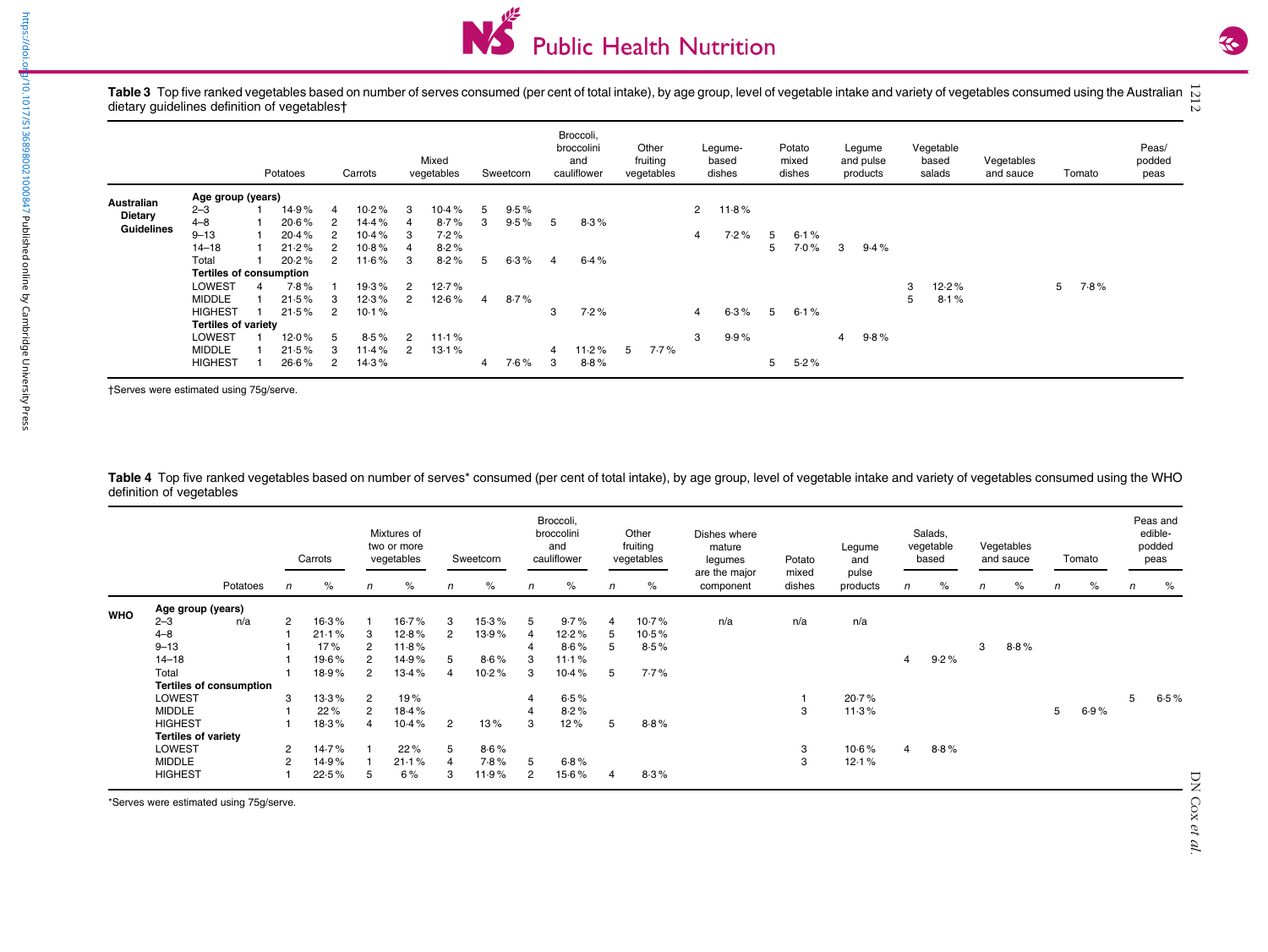### Sensory characteristics of vegetable intakes 1213

varies by age group, and by the amount and variety consumed, to reveal sensory-focused opportunities to increase consumption. Children's vegetable consumption increased with age, but variety was constant, suggesting that older children are achieving higher consumption by eating larger portions of a narrow range of vegetables, as opposed to more variety.

Australian children reported to consume a narrow range of vegetables. Potatoes were the most commonly consumed, and the top five vegetables contributed to two-thirds of total vegetable intake. With increased total vegetable consumption, the contribution of potatoes increased. The inclusion of potatoes (and other starchy roots and tubers) in the ADG is in alignment with the choice children reported. This choice of potatoes is possibly related to their energy content<sup>[\(39\)](#page-11-0)</sup>, ease of eating (high cohesiveness of mass) and relatively bland sensory qualities (low taste levels and low overall flavour impact) and low cost. There would seem to be a 'natural' tendency for children (or their parents/carers) to choose potatoes, suggesting that the inclusion of potatoes within the ADG may require careful consideration relative to the encouragement of variety, which is also part of recommendations of the ADG and most other jurisdictions around the world, which promote the importance of variety. Given that knowledge of dietary guidelines is  $poor<sup>(40)</sup>$  $poor<sup>(40)</sup>$  $poor<sup>(40)</sup>$ , greater emphasis on the importance of consuming a variety of vegetables for the beneficial health effects as well as a means to achieving greater overall intake is needed. Low variety may be related to limited variety presented in infancy. There is some evidence that exposure to variety is particularly important among infants<sup>([41](#page-11-0))</sup> and young children<sup>[\(42\)](#page-11-0)</sup> in encouraging overall intakes (in contrast to specific targeted vegetables). A recent study on aspects of the same Australian dataset as the current study found that most Australian young adults also failed to consume a variety of (fruits and) vegetables, with those in the youngest age group (18–24 years), contiguous with the current dataset's oldest age group, reporting the lowest intakes and vari- $\text{ety}^{(43)}$  $\text{ety}^{(43)}$  $\text{ety}^{(43)}$ . This suggests that the lack of variety and associated low consumption extends into adulthood.

# The sensory characteristics of the vegetables children consume by age group, level of intake and variety

Commonly consumed vegetables were relatively bland and lacking in strong tastes, with sweetness the dominant taste. Comparing the values in Table [2](#page-6-0) of the current paper (using WHO definition of vegetables) with Table [2](#page-6-0) of Poelman<sup>[\(12\)](#page-10-0)</sup> provides evidence that children consume relatively sweet and less bitter vegetables compared to the range of vegetables available.

When potatoes were included (increasing proportionally as consumption increased), the hardness of vegetables generally decreased and cohesiveness of mass increased, with these properties tending to positively favour ease of eating (lower hardness requires less chewing and greater cohesiveness forms a bolus more easily, so less time is required to prepare for a safe swallow). These findings can be explained by the higher intake of potatoes in the older age groups, which is supported by a lack of difference in these properties with age when using the WHO definition of vegetables. Counter-intuitively, younger age groups' vegetable choices for higher 'hardness' suggests that choices are not influenced by deciduous dentition and confirm small-scale studies suggesting young children's preferences for 'crunchiness' (hardness)<sup>([44,45\)](#page-11-0)</sup>.

The absence of differences in the sensory characteristics of vegetables across age groups is consistent with the effects of early exposure sustained throughout life<sup>[\(26](#page-10-0))</sup>. Children follow innate preferences for sweeter tasting vegetables (with or without the inclusion of potatoes), and these innate preferences are associated also with higher intakes (essentially, more of the same sensory qualities). Our data provide additional evidence in support of a recent study suggesting preferences for 'more appealing' sensory characteristics among European adolescents([8\)](#page-10-0). In that study, secondary data were used to categorise selected vegetables into dichotomised 'more' or 'less' appealing sensory characteristics by the researchers; however, those assumed categorisations are broadly in line with the more robust data presented in the current study, for example, sweet and bland (delicate flavour). Nevertheless, capitalising on innate sensory preferences to encourage consumption may be a short-term strategy worth pursuing, albeit with limited effect on total intakes.

High consumers consumed more salty (and umami) vegetables. This finding may have been due to the consumption of vegetable-based mixed dishes which tend to include salt-containing sauces. Currently, there is limited evidence for the benefits of addition of salt on vegetable intake. One study $(45)$  $(45)$  has investigated the effect of flavour additions on acceptance of green beans in 2–3-year olds. Added salt (0·6 %) increased intake of green beans, whereas added fat  $(2.5-5\%)$  did not. Salt  $(0.6-1.2\%)$ increased salty taste but did not decrease bitter taste significantly despite other evidence suggesting that salt can suppress the perception of bitterness generally $(46,47)$  $(46,47)$ . There is emerging evidence that children are more sensitive to bitter taste than adults<sup> $(15)$ </sup>, but it is unknown as to whether salty taste might encourage the acceptance of bitter-tasting vegetables among children. The data presented in the current study suggest that salty taste may play a positive role and the relative benefits of increased vegetable intakes could outweigh the health risks of additional salt. Low-intake consumers consumed more sour vegetables than high-intake consumers. This may potentially be explained by higher consumption of tomatoes, since salads and mixed vegetable dishes were amongst the most frequently consumed vegetable categories for this group and not for the highintake group. They also consumed less bitter vegetables,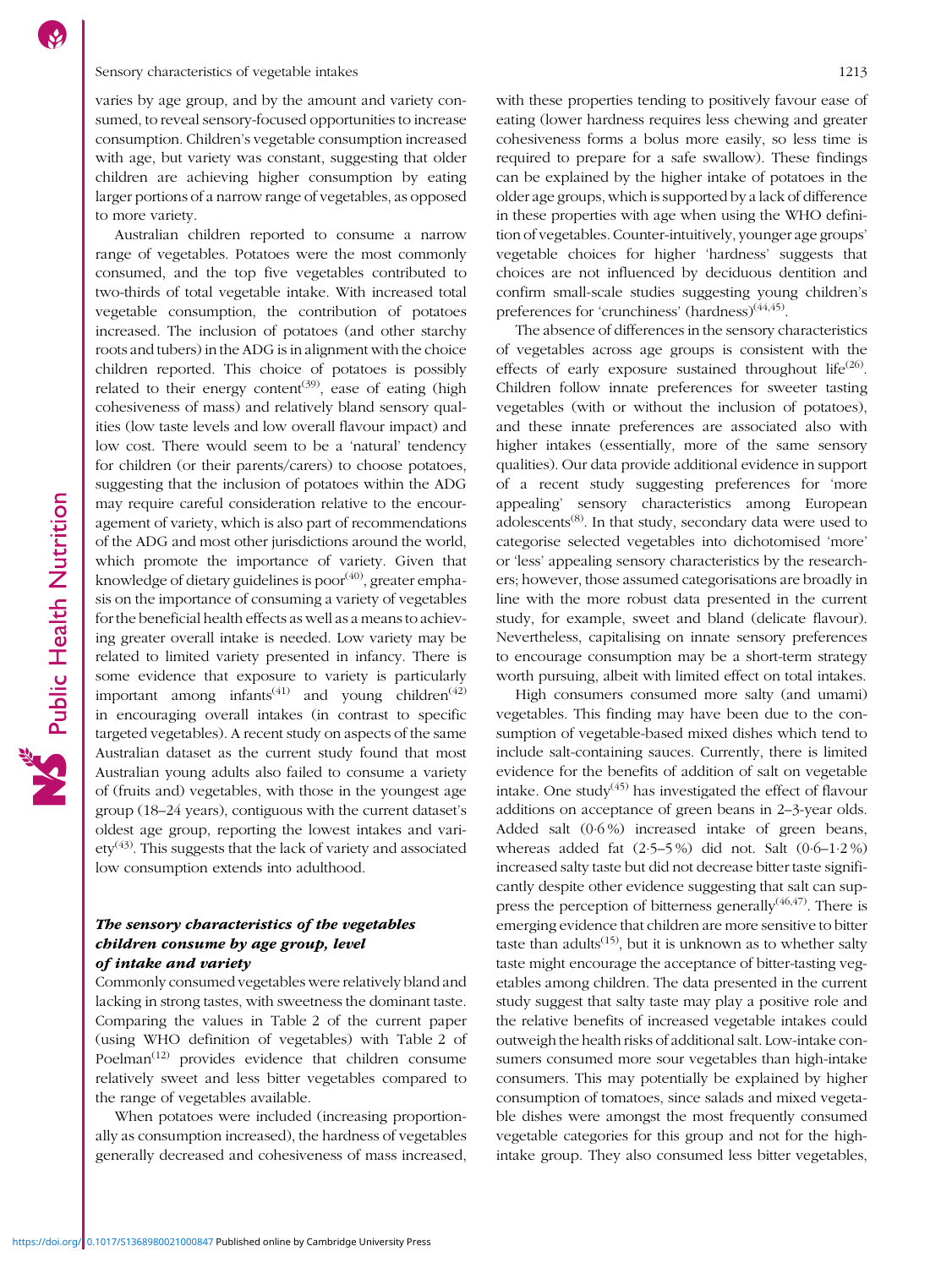which may be related to perceptual suppression of salty taste on bitter taste $(46,47)$ .

# Scenarios explored: learning effects

The introduction to this study provided scenarios that were explored, including an exploration of learning effects with age. The data do not provide evidence that as children age, they learn to like a variety of vegetables with diverse and innately disliked sensory characteristics, for example, bitter taste. Taking the cross-sectional age cohort data as a proxy for ageing, there is no evidence that younger children eat more vegetables that align with innate likings, that is, sweeter vegetables and that this changes with age, exposure and consumption level. Indeed, it does not apply to (small) increases in variety either. Hence there is no evidence of a learning effect. This suggests that more effort and support is needed to assist with learning through exposure to a variety of vegetables, particularly at younger ages. The evidence for effectiveness of exposure strategies is emerging<sup>([24](#page-10-0))</sup>, but studies often focus on a few select vegetables or one target vegetable. Exposure to a narrow range does not generalise to acceptance of the whole diverse category of vegetables. Furthermore, studies suffer from (the challenging) lack of outcome effects on usual vegetable intakes and often focus upon short-term effects of acceptance of target vegetables. There is a need for strategies and studies that include exposure, variety and effects on usual vegetable intakes.

### Limitations

Dietary intake data for the Australian National Nutrition Survey were collected through 24-h recall. While considered a robust measure of intake, all dietary assessment methods are impacted by misreporting and social desirability to some degree. Social desirability would suggest healthy foods like vegetables would more likely be overreported relative to true consumption, but the low intakes reported suggest that any biases are minimal. Taking the cross-sectional age cohort data as a proxy for ageing is a further limitation. There is an absence of longitudinal data. Usage of age cohorts is common as a proxy for age effects. Furthermore, the stability of low vegetable intakes among Australian children in recent years<sup>([5](#page-10-0))</sup> suggests a lack of cohort effects on intakes. Nevertheless, care should be taken in interpreting the robustness of the lack of learning effects with age. Longitudinal studies are needed to confirm or disprove these findings. For this study, vegetables were identified by discrete food item codes, including when vegetables were the largest component of mixed dishes, and the sensory properties of the identified foods analysed. We cannot say how other foods and condiments consumed at the same occasion as vegetables influenced perception of foods eaten together. Nevertheless, a strength of the current study was that detailed information on the sensory characteristics of vegetables children reported eating were

objectively measured. The sensory database was developed using a trained adult panel as an 'objective' (calibrated) measure of the sensory qualities of foods. This is a gold standard used by sensory science and the food industry, but it does not reflect the possible differences in perception by children. Children's limited abilities to rate sensory qualities of foods are well documented<sup>[\(48,49\)](#page-11-0)</sup>.

# **Conclusions**

Australian children's vegetable consumption is below recommendations and variety is lacking. If cross-sectional age cohorts are a proxy for what happens as children age, then changes in consumption patterns over time are modest and support the theory that early exposure tends to determine what happens in later life. Increased consumption of vegetables with age was largely driven by higher potato consumption. When potatoes are included in the definition of vegetables, their influence is marked across many sensory modalities imposing further moderating effects on a bland food category. When potatoes were not included, fatty mouthfeel, salty, sweetness and umami increased with increasing vegetable consumption. Not surprisingly variety has the most marked effect on sensory differences, although, by both definitions, children's vegetable variety was modest, with the top five vegetables accounting for nearly two-thirds of total intake. These data suggest that there should be considerable encouragement of consuming a variety of vegetables at earlier ages and sustained across all ages, as variety was associated with greater total vegetable consumption.

# Acknowledgements

Acknowledgements: None. Financial support: The research was funded by internal strategic funding from CSIRO Health & Biosecurity and Agriculture and Food. Conflict of interest: The authors report no conflicts of interest. Authorship: DNC, GAH and AAMP initiated the design of the study. GAH, DLB and MAR conducted the data analysis and led the writing the methodology. DNC initiated the writing of the manuscript and all authors reviewed, contributed to and edited drafts. All authors approved the final version. Ethics of human subject participation: This study is a secondary analysis of data originally collected by the Australian Bureau of Statistics (ABS) and freely available to researchers meeting certain criteria as determined by the ABS. Data collection was conducted according to the guidelines laid down in the Declaration of Helsinki and all procedures involving research. Study participation was approved by the relevant ethics committee pertaining to the ABS and the CSIRO Human Research Ethics Committee approved secondary analysis. All data are anonymised. Written informed consent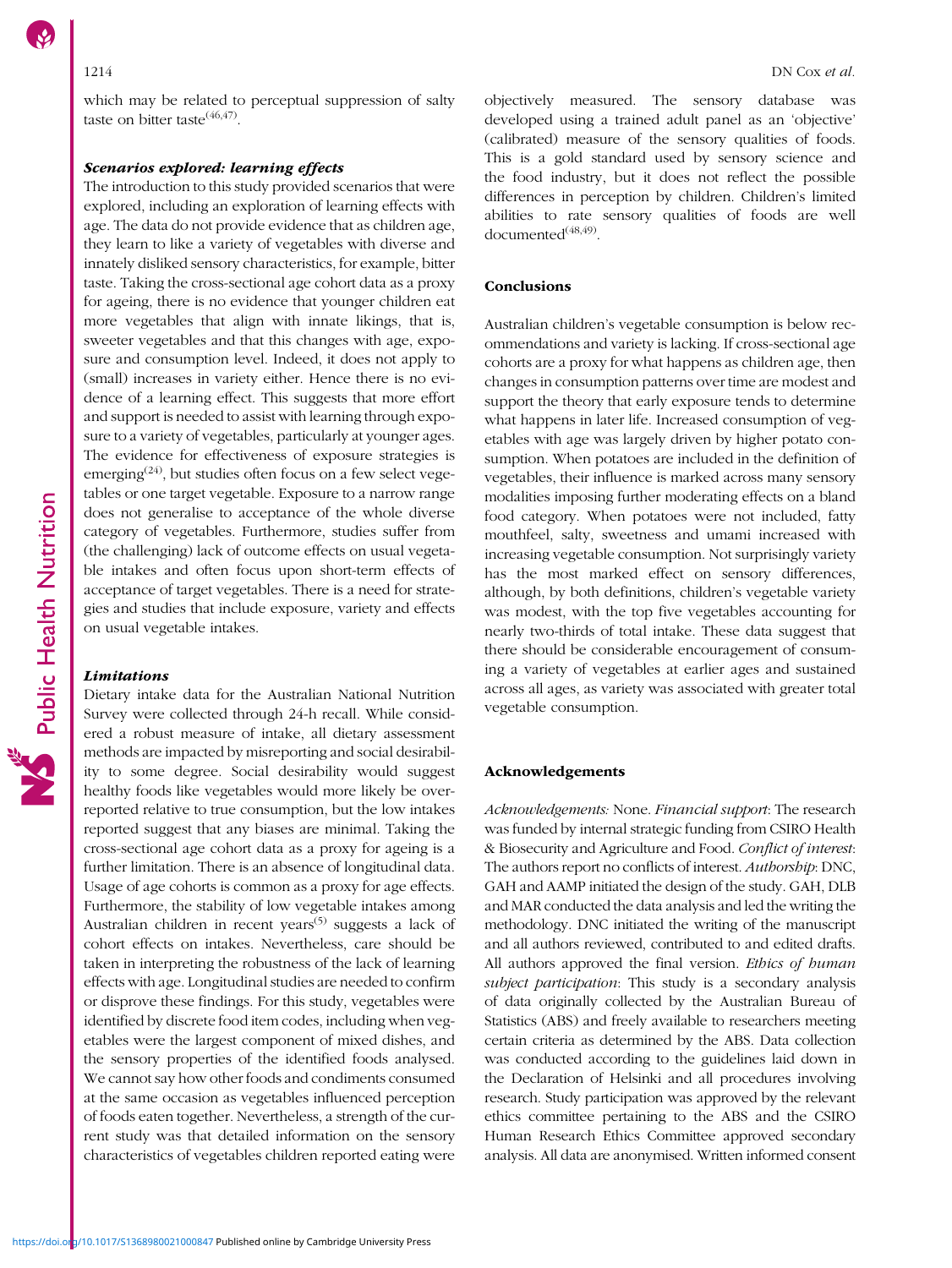<span id="page-10-0"></span>was obtained from all subjects at the time of survey by the ABS.

#### References

- 1. Wallace TC, Bailey RL, Blumberg, JB et al. (2020) Fruits, vegetables, and health: a comprehensive narrative, umbrella review of the science and recommendations for enhanced public policy to improve intake. Crit Rev Food Sci Nutr 60, 2174–2211. doi: [10.1080/10408398.2019.1632258.](https://doi.org/10.1080/10408398.2019.1632258)
- 2. Wang X, Ouyang, Y, Liu, J et al. (2014) Fruit and vegetable consumption and mortality from all causes, cardiovascular disease, and cancer: systematic review and dose-response meta-analysis of prospective cohort studies. BMJ: Br Med J 349, g<sub>4490</sub>.
- 3. Wang Y, Cai L, Wu Y et al. (2015) What childhood obesity prevention programmes work? A systematic review and meta-analysis. Obes Rev 16, 547-565.
- 4. Mihrshahi S, Myton R, Partridge SR et al. (2019) Sustained low consumption of fruit and vegetables in Australian children: findings from the Australian National Health Surveys. Health Promot J Aust 30, 83-87.
- 5. Evans CE, Christian MS, Cleghorn CL et al. (2012) Systematic review and meta-analysis of school-based interventions to improve daily fruit and vegetable intake in children aged 5 to 12 y. Am J Clin Nutr 96, 889–901.
- 6. Hendrie GA, Lease HJ, Bowen J et al. (2017) Strategies to increase children's vegetable intake in home and community settings: a systematic review of literature. Matern Child Nutr 13, e12276.
- 7. Appleton KM, Hemingway A, Saulais L et al. (2016) Increasing vegetable intakes: rationale and systematic review of published interventions. Eur J Nutr 55, 869–896.
- Wyse R, Campbell E, Nathan N et al. (2011) Associations between characteristics of the home food environment and fruit and vegetable intake in preschool children: a cross-sectional study. BMC Public Health 11, 938.
- 9. Sobal J, Bisogni CA, Devine CM et al. (2006) A conceptual model of the food choice process over the life course. In The Psychology of Food Choice, pp. 1-18 [R Shepherd and M Raats, editors]. Wallingford: CAB International.
- 10. Steiner JE (1979) Human facial expressions in response to taste and smell stimulation. In In Advances in Child Development and Behavior, vol. 13, pp. 257-295. Elsevier.
- 11. Cox DN, Melo L, Zabaras D et al. (2012) Acceptance of health-promoting Brassica vegetables: the influence of taste perception, information and attitudes. Public Health Nutr 15, 1474–1482.
- 12. Poelman AAM, Delahunty CM & de Graaf C (2017) Vegetables and other core food groups: a comparison of key flavour and texture properties. Food Qual Preference 56, 1–7.
- 13. Drewnowski A & Gomez-Carneros C (2000) Bitter taste, phytonutrients, and the consumer: a review. Am J Clin Nutr 72, 1424–1435.
- 14. Van Stokkom V, Teo P, Mars M et al. (2016) Taste intensities of ten vegetables commonly consumed in the Netherlands. Food Res Int 87, 34–41.
- 15. Mennella JA (2014) Ontogeny of taste preferences: basic biology and implications for health. Am J Clin Nutr 99, 704S–711S.
- 16. Baranowski T, Domel S, Gould R et al. (1993) Increasing fruit and vegetable consumption among 4th and 5th grade students: results from focus groups using reciprocal determinism. *J Nutr Educ* 25, 114-120.
- 17. Kirby SD, Baranowski T, Reynolds KD et al. (1995) Children's fruit and vegetable intake: socioeconomic,

adult-child, regional, and urban-rural influences. J Nutr Educ 27, 261–271.

- 18. Ross S (1995) 'Do I really have to eat that?': a qualitative study of schoolchildren's food choices and preferences. Health Educ J 54, 312–321.
- 19. McKinley MC, Lowis C, Robson PJ et al. (2005) It's good to talk: children's views on food and nutrition. Eur  $\int$  Clin Nutr 59, 542–551.
- 20. Brug J, Tak NI, te Velde SJ et al. (2008) Taste preferences, liking and other factors related to fruit and vegetable intakes among schoolchildren: results from observational studies. Br J Nutr 99, S7–S14.
- 21. Wardle J & Huon G (2000) An experimental investigation of the influence of health information on children's taste preferences. Health Educ Res 15, 39–44.
- 22. Raghunathan R, Naylor RW & Hoyer WD (2006) The unhealthy = tasty intuition and its effects on taste inferences, enjoyment, and choice of food products. *J Mark* 70, 170–184.
- 23. Maimaran M & Fishbach A (2014) If it's useful and you know it, do you eat? Preschoolers refrain from instrumental food. J Consum Res 41, 642–655.
- 24. Appleton KM, Hemingway A, Rajska J et al. (2018) Repeated exposure and conditioning strategies for increasing vegetable liking and intake: systematic review and meta-analyses of the published literature. Am J Clin Nutr 108, 842-856.
- 25. Bevan A, Hemingway A, Appleton KM et al. (2016) Familiarity and liking of vegetables: is it important for vegetable consumption? Br J Sch Nurs 11, 125-130.
- 26. Mura Paroche M, Caton SJ, Vereijken CMJL et al. (2017) How infants and young children learn about food: a systematic review. Front Psychol 8, 1-33.
- 27. Zajonc RB (1968) Attitudinal effects of mere exposure. J Pers Soc Psychol **9**, 1-27.
- 28. National Health and Medical Research Council (2016) Australian Dietary Guidelines. [https://www.eatforhealth.](https://www.eatforhealth.gov.au/) [gov.au/](https://www.eatforhealth.gov.au/) (accessed January 2020).
- 29. World Health Organization (2020) Healthy Diet. [https://](https://www.who.int/news-room/fact-sheets/detail/healthy-diet) [www.who.int/news-room/fact-sheets/detail/healthy-diet](https://www.who.int/news-room/fact-sheets/detail/healthy-diet) (accessed July 2019).
- 30. Wood K, Carragher J & Davis R (2017) Australian consumers' insights into potatoes – nutritional knowledge, perceptions and beliefs. Appetite 114, 169–174.
- 31. Lease H, Hendrie GA, Poelman AAM et al. (2016) A sensorydiet database: a tool to characterise the sensory qualities of diets. Food Qual Preference 49, 20–32.
- 32. Australian Bureau of Statistics (2014) Australian Health Survey: nutrition and physical activity, 2011–12. 4324055002 – Microdata: Australian Health Survey. [https://www.abs.gov.](https://www.abs.gov.au/AUSSTATS/abs@.nsf/Lookup/4324.0.55.002Main+Features682011-12?OpenDocument) [au/AUSSTATS/abs@.nsf/Lookup/4324.0.55.002Main](https://www.abs.gov.au/AUSSTATS/abs@.nsf/Lookup/4324.0.55.002Main+Features682011-12?OpenDocument)+[Features](https://www.abs.gov.au/AUSSTATS/abs@.nsf/Lookup/4324.0.55.002Main+Features682011-12?OpenDocument) [682011-12?OpenDocument](https://www.abs.gov.au/AUSSTATS/abs@.nsf/Lookup/4324.0.55.002Main+Features682011-12?OpenDocument) (accessed December 2018).
- 33. Australian Bureau of Statistics (2013) 4363.0.55.001 Australian Health Survey: Users' Guide, 2011–13. [https://](https://www.abs.gov.au/ausstats/abs@.nsf/mf/4363.0.55.001) [www.abs.gov.au/ausstats/abs@.nsf/mf/4363.0.55.001](https://www.abs.gov.au/ausstats/abs@.nsf/mf/4363.0.55.001) (accessed May 2019).
- 34. Australian Bureau of Statistics (2010) Australian Health Survey Food Model Booklet. Australian Children's Nutrition and Physical Activity Survey, 2007. [https://www.](https://www.ausstats.abs.gov.au/ausstats/subscriber.nsf/0/05E75E65AD98B1C0CA257CD20014B24B/$File/food%20model%20booklet.pdf) [ausstats.abs.gov.au/ausstats/subscriber.nsf/0/05E75E65AD98](https://www.ausstats.abs.gov.au/ausstats/subscriber.nsf/0/05E75E65AD98B1C0CA257CD20014B24B/$File/food%20model%20booklet.pdf) [B1C0CA257CD20014B24B/\\$File/food%20model%20booklet.](https://www.ausstats.abs.gov.au/ausstats/subscriber.nsf/0/05E75E65AD98B1C0CA257CD20014B24B/$File/food%20model%20booklet.pdf) [pdf](https://www.ausstats.abs.gov.au/ausstats/subscriber.nsf/0/05E75E65AD98B1C0CA257CD20014B24B/$File/food%20model%20booklet.pdf) (accessed May 2019).
- 35. Food Standards Australia New Zealand (2012) Australian Food, Supplement and Nutrient Database (AUSNUT) 2011–12. [http://www.foodstandards.gov.au/science/monitor](http://www.foodstandards.gov.au/science/monitoringnutrients/ausnut/Pages/about.aspx) [ingnutrients/ausnut/Pages/about.aspx](http://www.foodstandards.gov.au/science/monitoringnutrients/ausnut/Pages/about.aspx) (accessed July 2019).
- 36. Mello Rodrigues V, Bray J, Fernandes AC et al. (2019) Vegetable consumption and factors associated with increased intake among college students: a scoping review of the last 10 years. Nutrients 11, 1634.